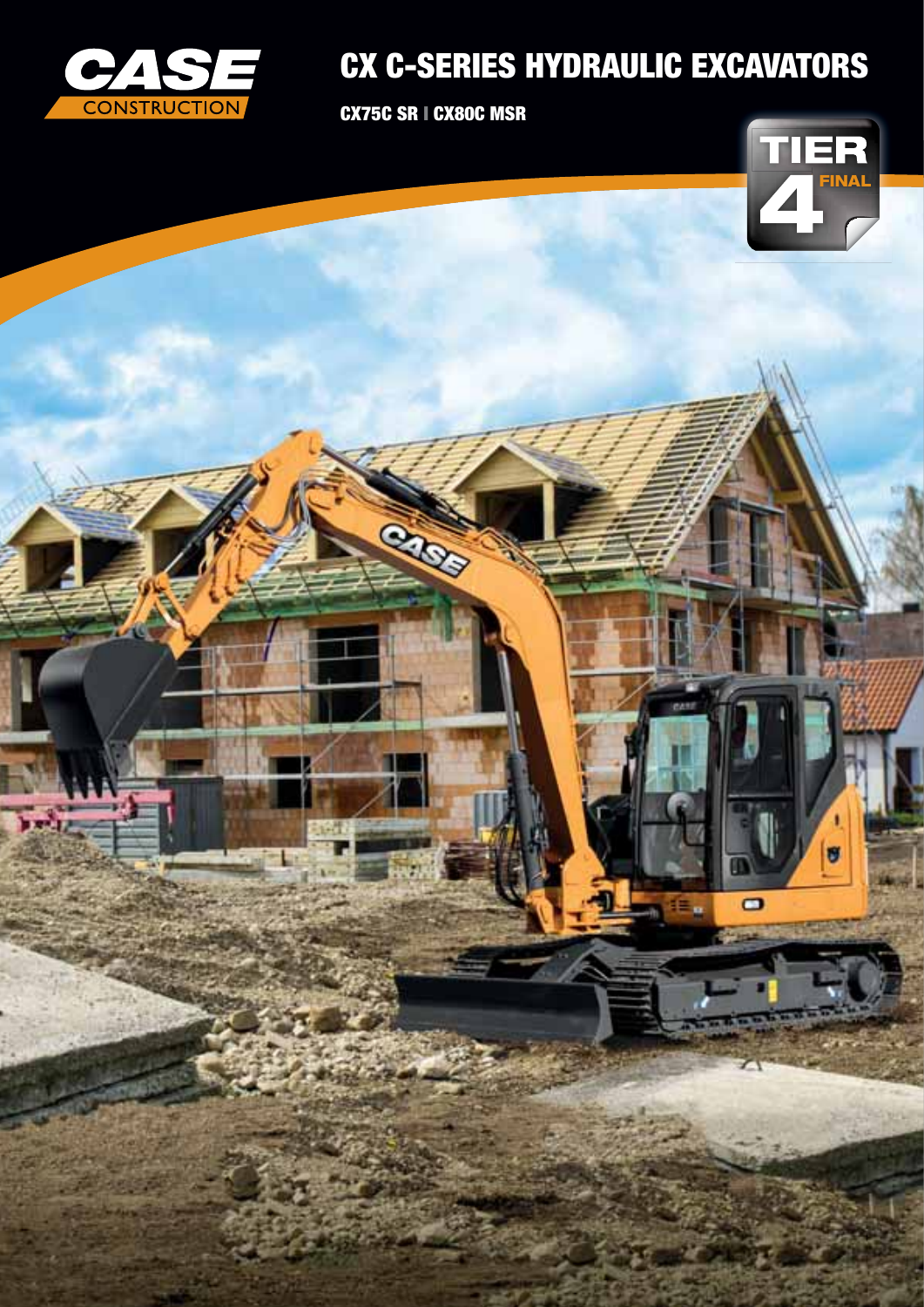CX75C SR I CX80C MSR

# Green Performance:

- Tier 4 Final without DPF
- Low fuel consumption
- Low maintenance costs

# High Productivity & Versatility:

- More hydraulic power
- Improved controllability: quick response controls and improved simultaneous movements

**ang-**

- More digging force
- More versatility with 3 boom types
- Superior lifting capacity

# Outstanding Comfort for the Operator:

- Great interior space
- More features
- Outstanding visibility
- Convenient storage compartments

# Easy Maintenance:

- Ground level access
- Simplified diagnostics
- Easy cab cleaning

# Top Level Safety:

- ROPS and FOPS Level II
- Improved visibility

**PASSING**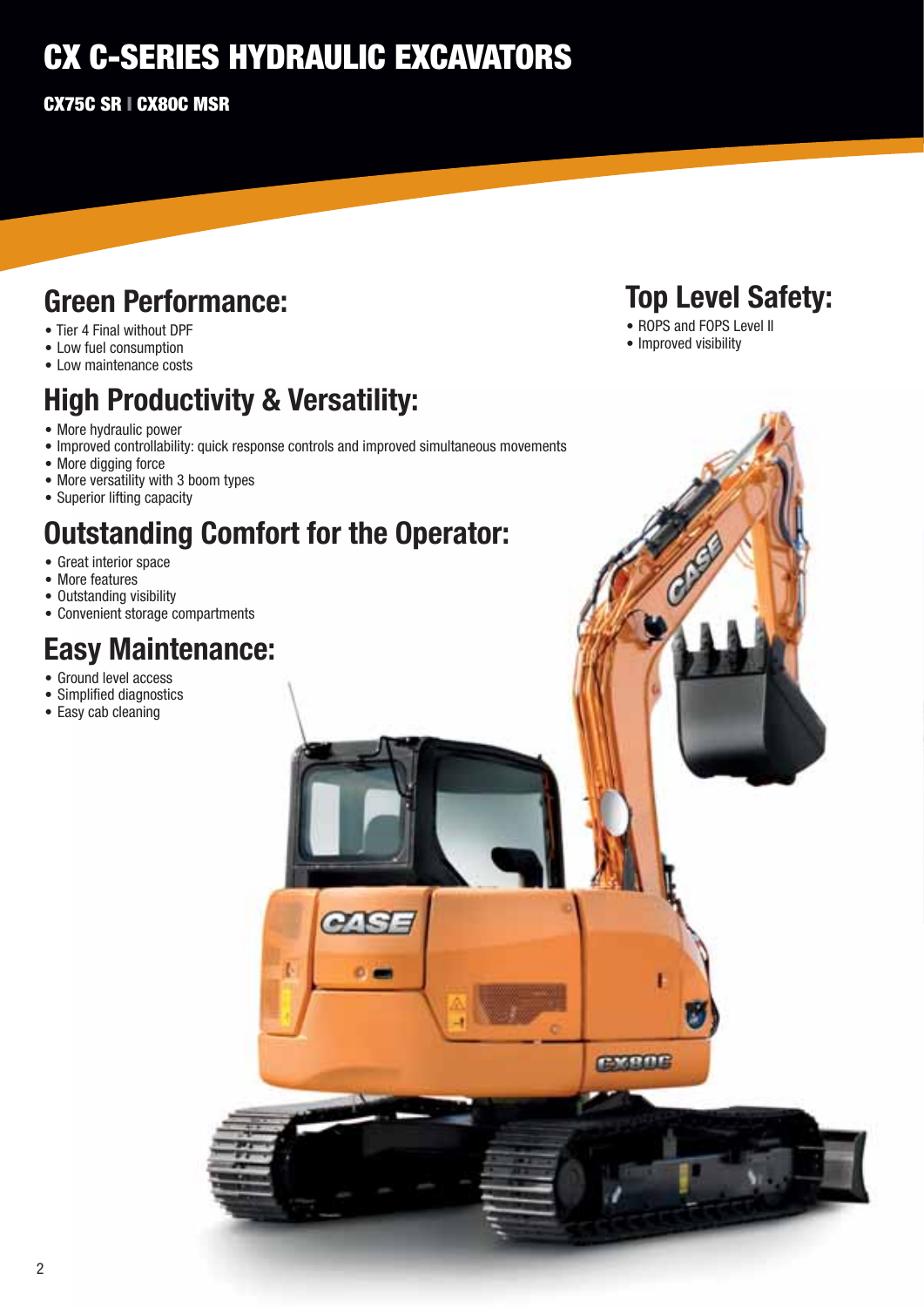# TIER 4 FINAL WITHOUT COMPROMISES

# UNIQUE TIER 4 FINAL TECHNOLOGY!

# No DPF regeneration with DOC-only solution

Our midis meet Tier 4 Final regulations without the need for a Diesel Particulate Filter (DPF). This means no need for fi lter regeneration, no fuel used to burn particulate matter and no need to replace an expensive DPF.

Emissions are miminised by cutting fuel consumption with an efficient common rail engine and an advanced variable control Cooled Exhaust Gas Recirculation system.

Then, a Diesel Oxidation Catalyst (DOC) breaks down the pollutants from the engine found in the exhaust through a chemical process,turning them into less harmful components. The DOC does not need to be replaced; it lasts the whole machine's lifecycle. This system is highly efficient and very simple.



### Power is always available...

C-Series mid-size excavators feature a highly reliable 4-cylinder 56 hp Isuzu Motor engine. The turbo-charged system together with the intercooler ensure a prompt and powerful response to loads and contributes to generating more power out of every drop of fuel.

# …and fuel is only used when needed!

The standard Auto-Idle system saves fuel and cuts emissions by automatically reducing engine speed (up to 1200 rpm) after 5 seconds of machine inactivity. If this continues for a certain period of time, the idle shut down function detects the continuous low idle condition and automatically stops the engine, further reducing emissions and fuel consumption. Both auto-idle and idle shut down functions can easily be disactivated from the instrument cluster. The multi-stage injection of the electronic common rail engine ensures optimised combustion resulting in great fuel economy, less particulate emissions and lower noise.

Three different working modes (SP, H, Auto) add more fuel savings without comprimising on performance.



**AUTO MODE A-MODE** is most appropriate for grading, lifting and precision work.

H-MODE delivers the best balance between productivity and fuel economy.

SP-MODE provides extra speed and power for the most demanding jobs that require maximum productivity.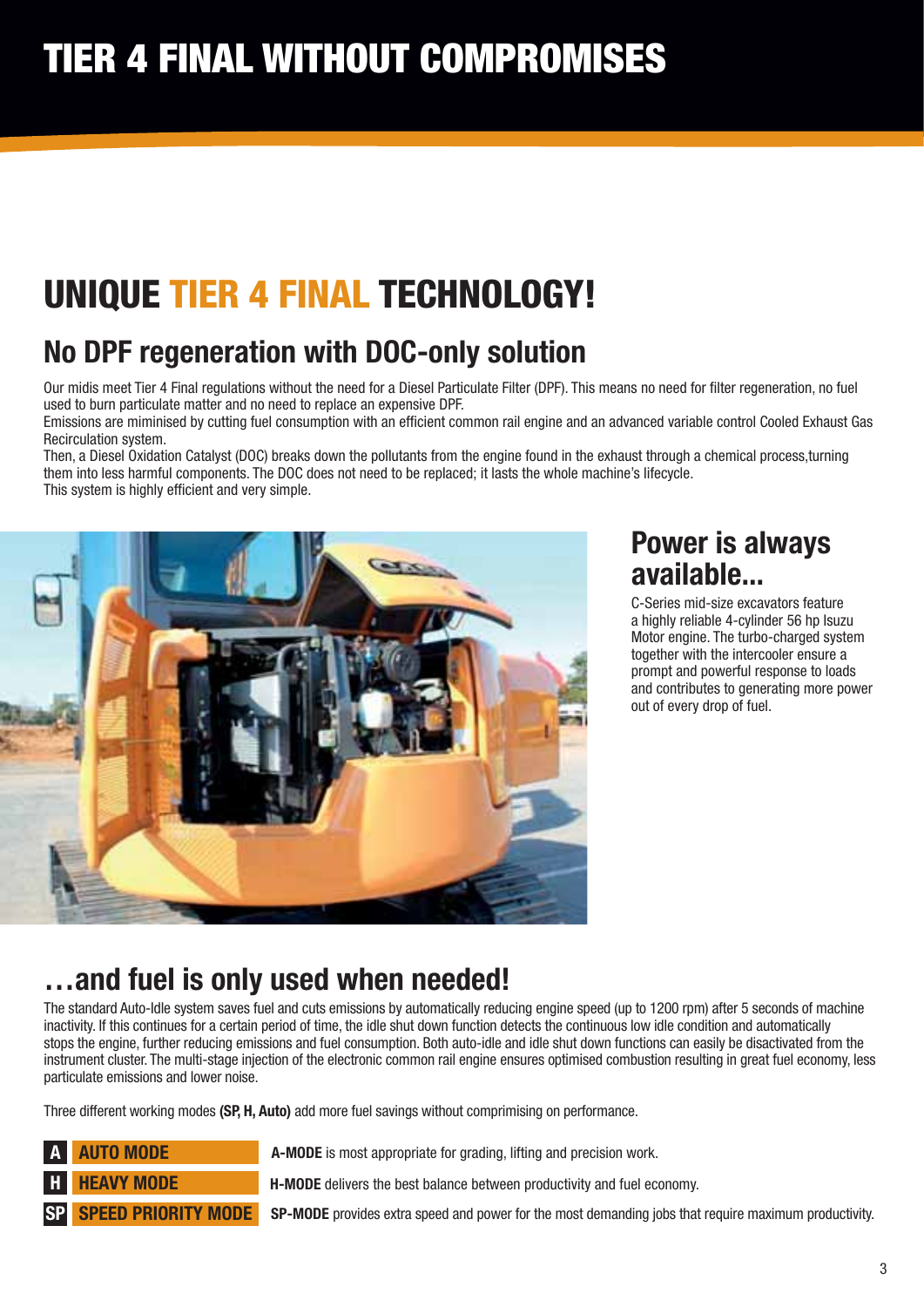# IT'S ALL ABOUT PRODUCTIVITY

# More hydraulic power

The hydraulic system has been optimised to deliver even better manoeuvrability and cycle times up to 7% faster than the B-Series. And increased cycle time are up to 7%. Great hydraulic power is supported by the increased hydraulic oil flow (148 l/min):  $+ 9\%$  vs B-Series.

# More digging force

With increased arm breakout force (+ 3 %), cycle times are reduced and the job gets done faster.

- Bucket digging force 56.9 kN
- Arm digging force 39.5 kN

# Optimised hydraulics management

The innovative pump transition reduction control is a very accurate system that continuously monitors machine operations and then decreases pump loads whenever possible.

**FET** 

**EXITE** 

As a result, hydraulic power is available on demand and fuel consumption is minimised.

### More working hours without refuelling

120 liter fuel tank:  $+20\%$  vs B-Series = more uptime! The optional fuel tank refill pump adds to the operator's satisfaction.

# Improved blade performance

A longer blade provides increased stability when working on slopes and allows to climb on higher piles. In addition, the blade curve has been redesigned so that mud does not piles on the blade frame.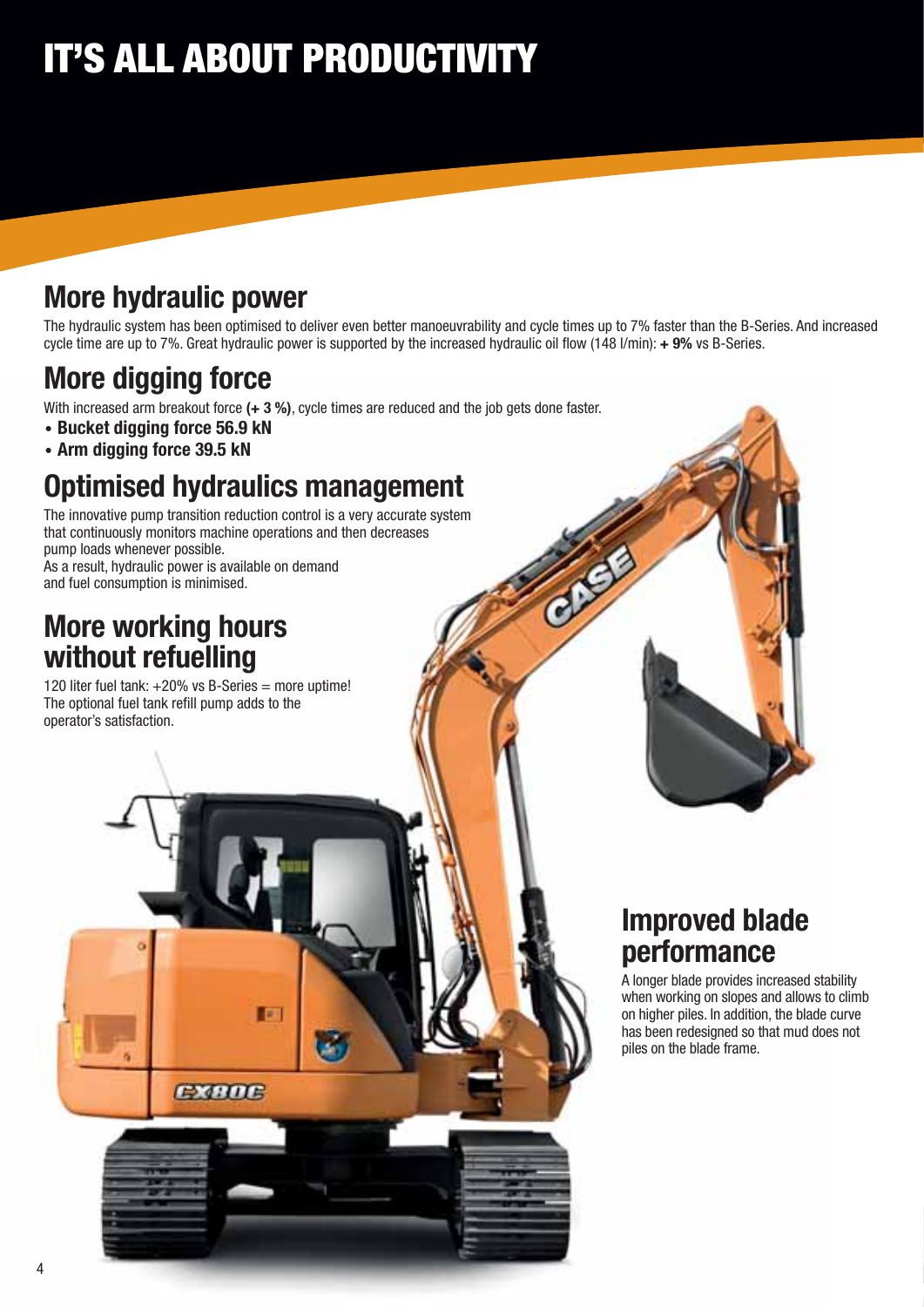# GREAT VERSATILITY



### Boom types for every need

### THE OFFSET BOOM:

increases the working area without repositioning the machine.

Comfortable side digging due to excellent view of the bucket or attachment at work. The minimum working distance allows for operations in very tight spaces.

### THE MONO BOOM:

can work in only 2920 mm (1630 mm front swing  $+$ 1290 mm tail swing). The same mono boom design of larger excavators provides outstanding robustness and reliability.

### THE SWING BOOM:

excellent manoeuvrability and maximum reach. The generous swing angles (left 80° ; right 45°) combined with excellent visibility in every direction contribute to increased productivity.

|                    |                  | <b>CX75C SR</b>   | <b>CX80C MSR</b>  |
|--------------------|------------------|-------------------|-------------------|
|                    | <b>Short Arm</b> | 1.69 <sub>m</sub> |                   |
| <b>MONO BOOM</b>   | <b>Long Arm</b>  | 2.19 <sub>m</sub> |                   |
| <b>OFFSET BOOM</b> | <b>Short arm</b> | 1.75 <sub>m</sub> |                   |
|                    | <b>Long Arm</b>  | 2.10 <sub>m</sub> |                   |
| <b>SWING BOOM</b>  | <b>Short arm</b> |                   | 1.69 <sub>m</sub> |
|                    | <b>Long Arm</b>  |                   | 2.19 <sub>m</sub> |

 $\overline{a}$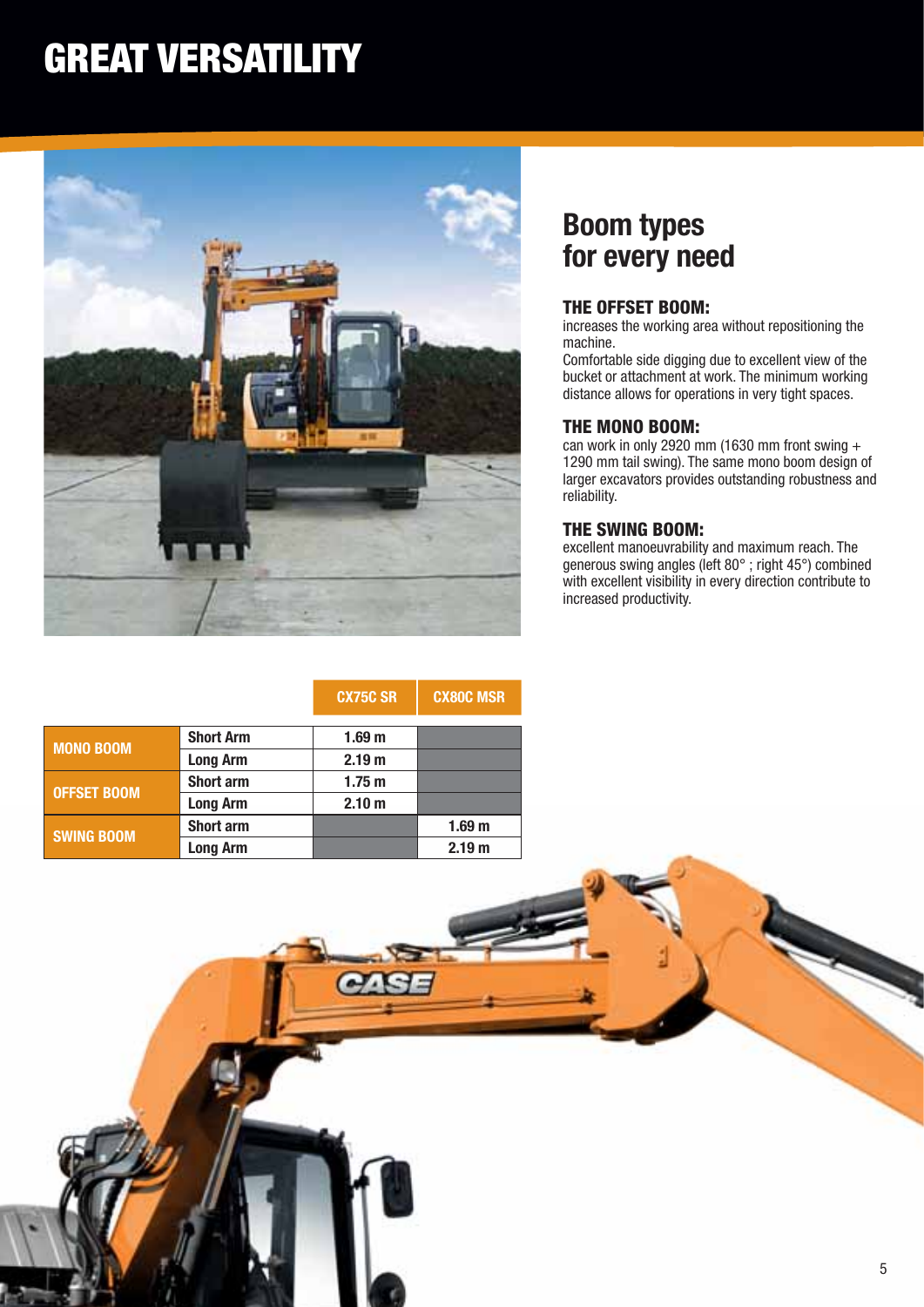# SAFETY WITHOUT COMPROMISES

# Improved visibility

The large cab with its huge glazed area provides outstanding visibility all round and on to the bucket or attachment allowing easier and safer operations.

The left pillar has been removed and the glazed surfaces on the left side , on the front and on the right side have been dramatically increased.

# **Outstanding** roominess

The CX75C and CX80C have the same cab as larger CASE excavators, which means plenty of room for legs, feet and arms, adjustment options for the seat and control levers, and features usually found on higher category machines.

The joystick lever to travel lever clearance has been increased by 31%!

- 11% MORE FOOT SPACE
- 7% WIDER CAB

### Safe cab accessibility

The ergonomic hand rails, together with a wide door and new foot steps on the undercarriage make cab access easy and safe.

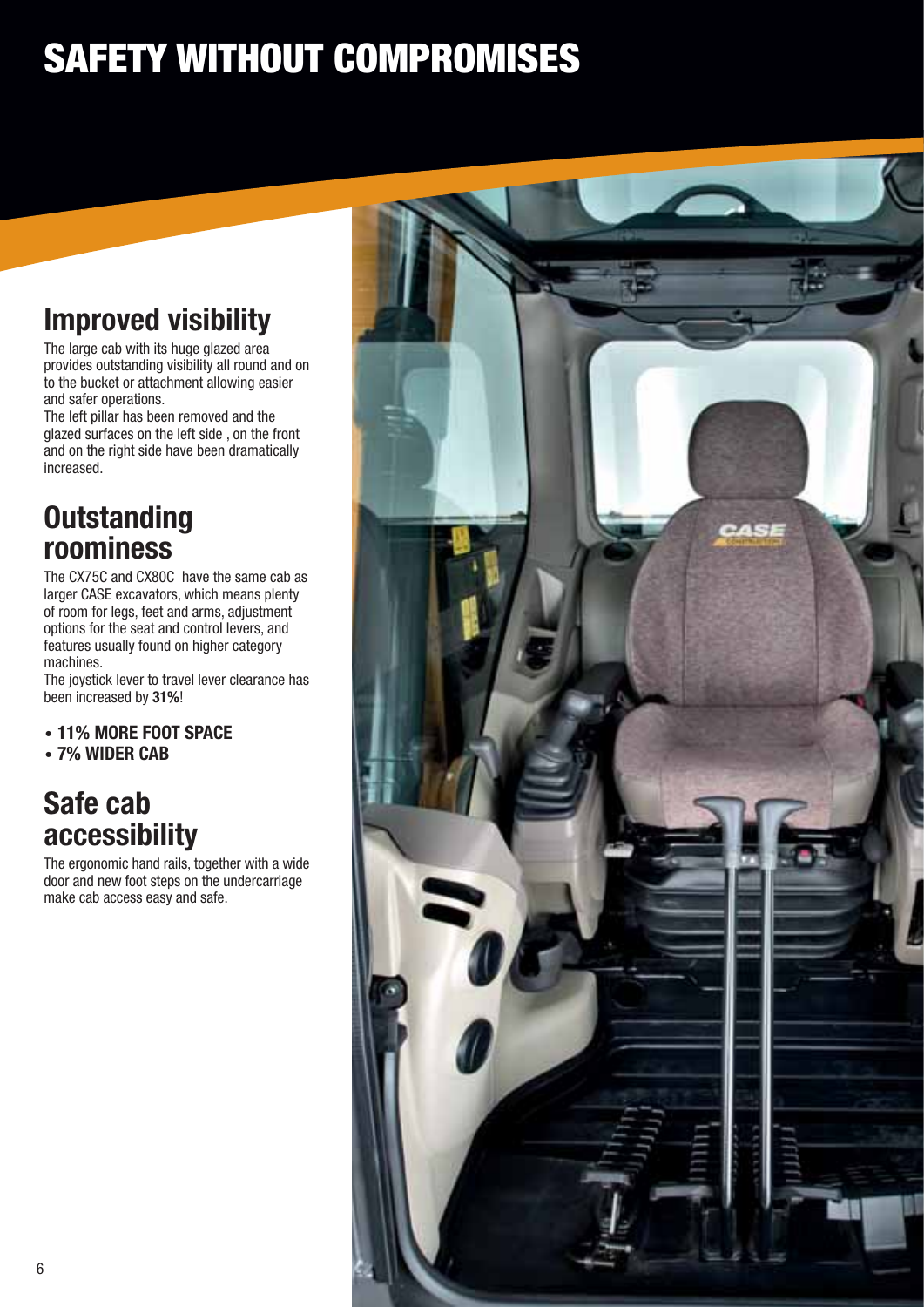



# Improved safety

The cab of C-Series midis has been completely redesigned, meeting ROPS and FOPS Level II safety standards, and ensuring best-in-class operator protection.

# Improved comfort and durability

The redesigned cab, is not only safer but also more comfortable and durable. Impacts and vibrations on the cab are effectively absorbed by the 4-point fluid mounting system, providing a pleasant ride and reducing noise levels inside the cab. The structure of the cab has now square section pillars, which contribute to its robustness and durability.

# Work safely in tight spaces

The short tail and front swing radius design make C-Series mid size excavators the best solution to work efficiently in confined spaces. The compact design minimises disruption in urban and road jobsites, as well as the possibility of hitting something when swinging the upper structure of the machine.

The smooth and round shape design of the new cab was studied for maximum reliability and functionality.

CX75C SR can work in a space of less than 3 meters wide!



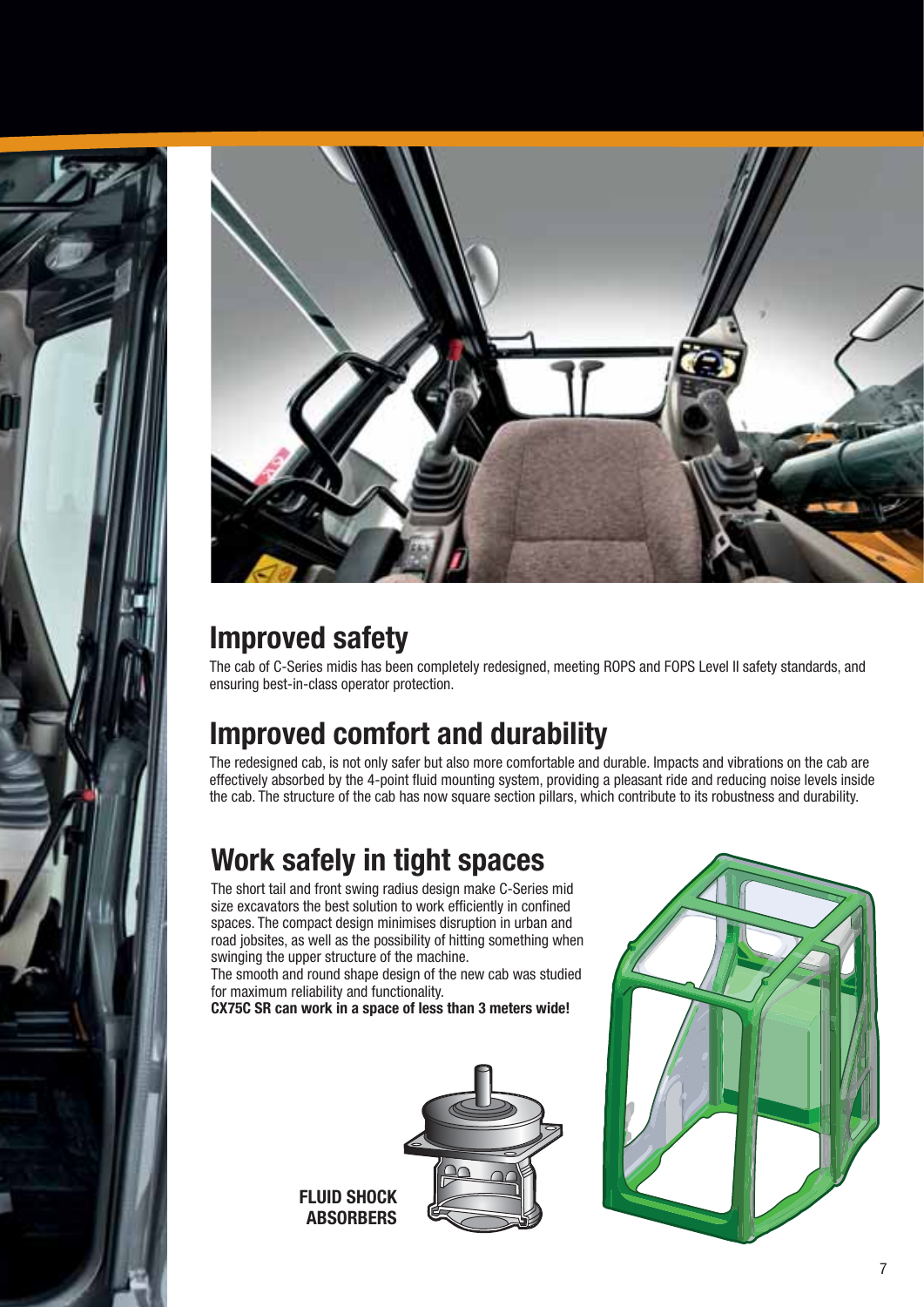# OPERATORS DESERVE IT

# More features:

The standard full color monitor is conveniently located so that it is easy to read but has minimum impact on front and right side visibility. Every machine is equipped with the efficient automatic A/C, which creates a pleasant climate inside the cab with its 6-vent system combined with a high wind flow of 430 m3/s. The new A/C is not only 20% stronger than the B Series'system, it is also quieter. Proportional controls of the first and second auxiliary circuits can be ordered as optional for maximum controllability and comfort, when the

machine is used with hydraulic powered attachments.

The rear view camera is another interesting optional feature which provides more safety on the jobsite and reduces operator fatigue.



Full-color 7" LCD cluster: modern look and complete info



Rear view camera: more safety on the jobsite

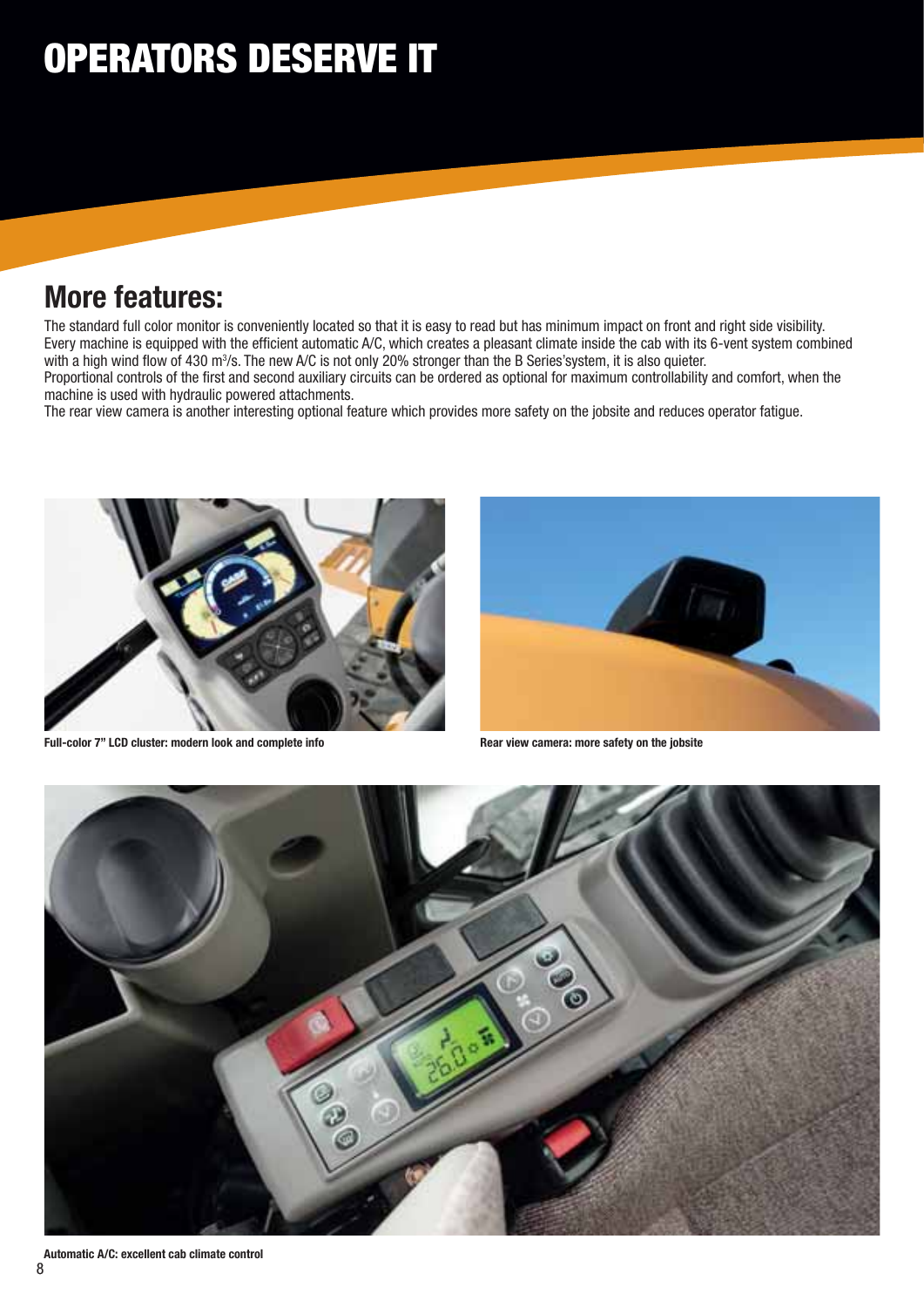# Ground level access:

The hydraulic system, filters, engine and radiators can easily be reached from ground level, allowing intuitive, safe and fast maintenance operations. The whole layout of the machine has been optimised, prioritising simplicity of maintenance. The results are outstanding: a 40% improvement on the SAE serviceability index!

# Convenient access from the cab

The A/C internal recirculation filter and the fuse box are now easily accessible from inside the cab.

# **Simplified diagnostics**

The built-in monitor system includes a self diagnosis sytem that alerts the operator in case of clogged air, oil or hydraulic filters, and gives reminders of due maintenance, preventing damage to the machine .

# Long service intervals

Improvement on

SAE Serviceability index!

Low soot combustion system and no regeneration minimises oil degradation and ensures extended drain intervals.

**EXCOG**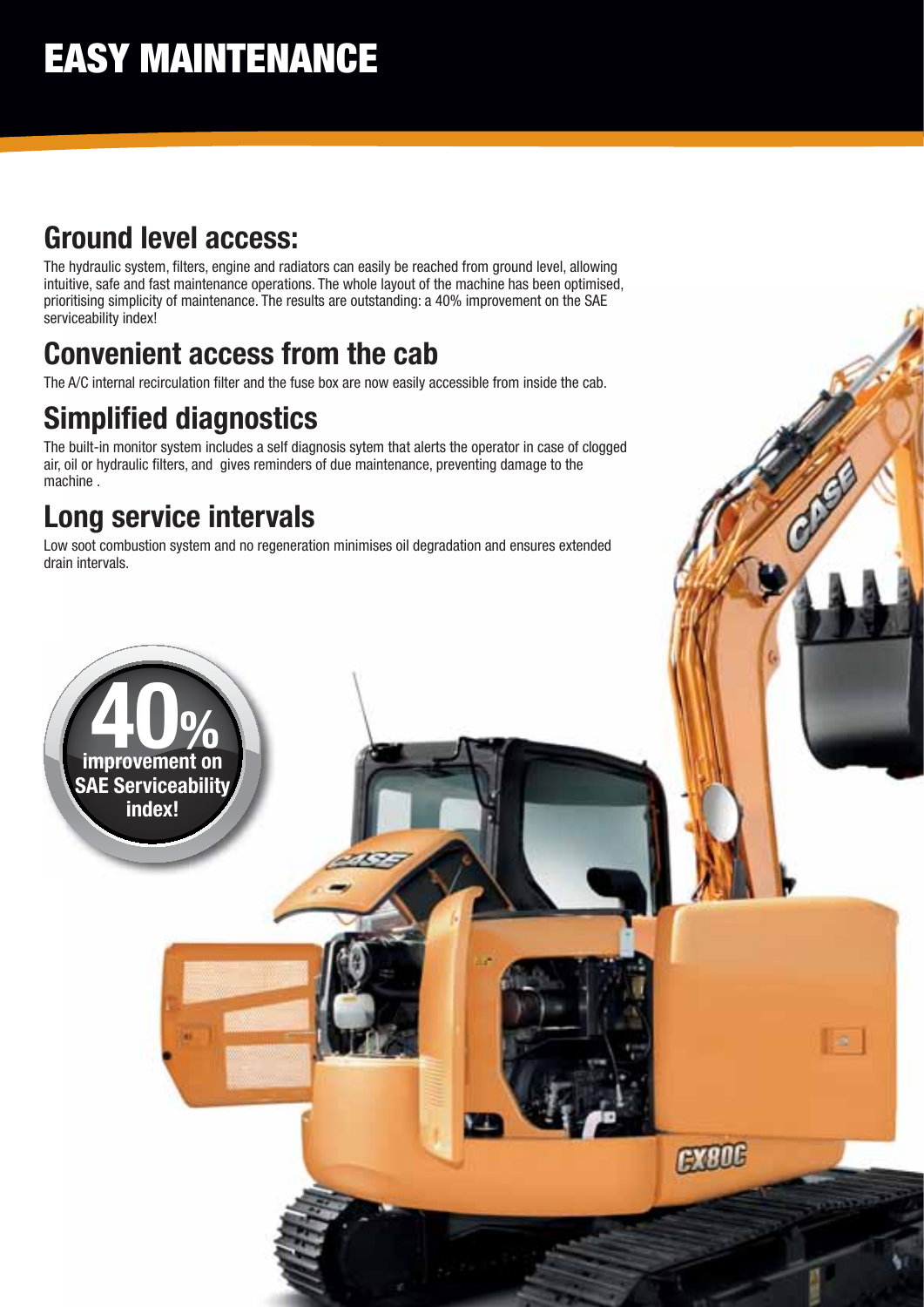# TELEMATICS

# **SiteWatch**

# The Science Bit

The Case SiteWatch telematics system uses a high-tech control unit mounted on each machine to collate information from that machine and from GPS satellites. This data is then sent wirelessly through the mobile communication networks to the Case Telematics Web Portal.

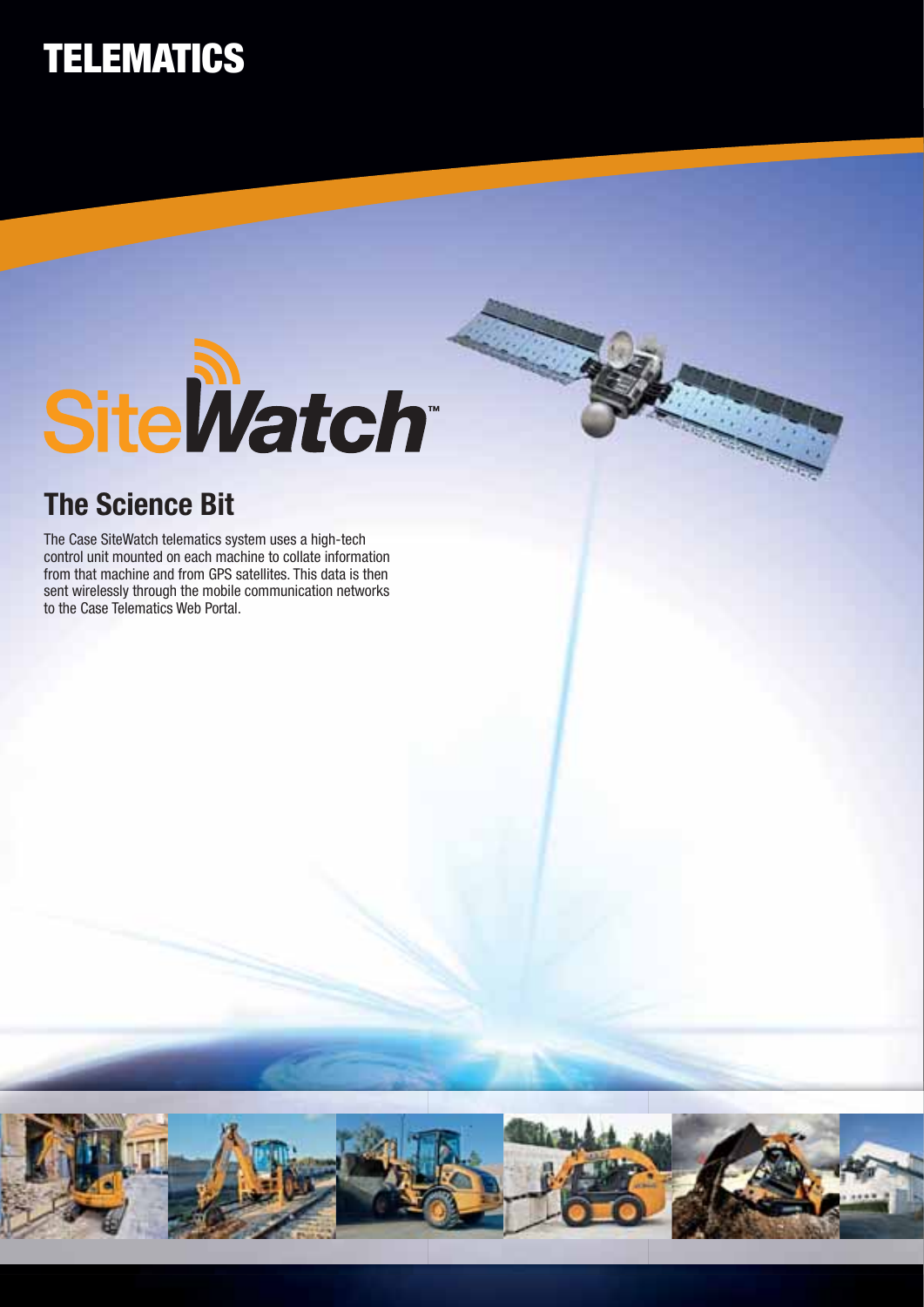### SiteWatch: Centralised Fleet **Control Benefits At Your Fingertips**

### Measure your true asset availability and optimise it

- Eliminate the "phantom fleet": SiteWatch allows to identify spare units or under loaded machines on each site.
- Become able to reallocate units where they are more needed.
- Forward Maintenance Planning is easier since the actualised working hours are always available.
- Extend the benefits of SiteWatch to the rest of your fleet: SiteWatch can be installed on the units of other brands as well.

### **N** Challenge your Total Cost of Ownership!

- Being able to compare the fuel usage of different machine types will allow you choose the right equipment.
- Save on transport costs with planned and grouped maintenance tasks.
- Peace of mind, optimised uptime and lower repair costs: with preventive maintenance you can for example be alerted if the engine needs to be serviced and avoid a disruptive breakdown.
- Be able to compare your asset Return On Investment on different sites.
- Your equipment is used only during working hours. You can set up alerts so that you know if it is in use during the weekend or at night.
- Integrate with the programmed maintenance package, so that you can be sure every machine is at the right place at the right time.

#### **More Safety, Lower Insurance Premium**

- Keep thieves away: dissuade them from attacking your asset because it is geo-localised. SiteWatch is hidden so that thieves can't find it quickly.
- Your fleet is used only where you decide. You can define a virtual fence and receive an email when a machine exits that perimeter.



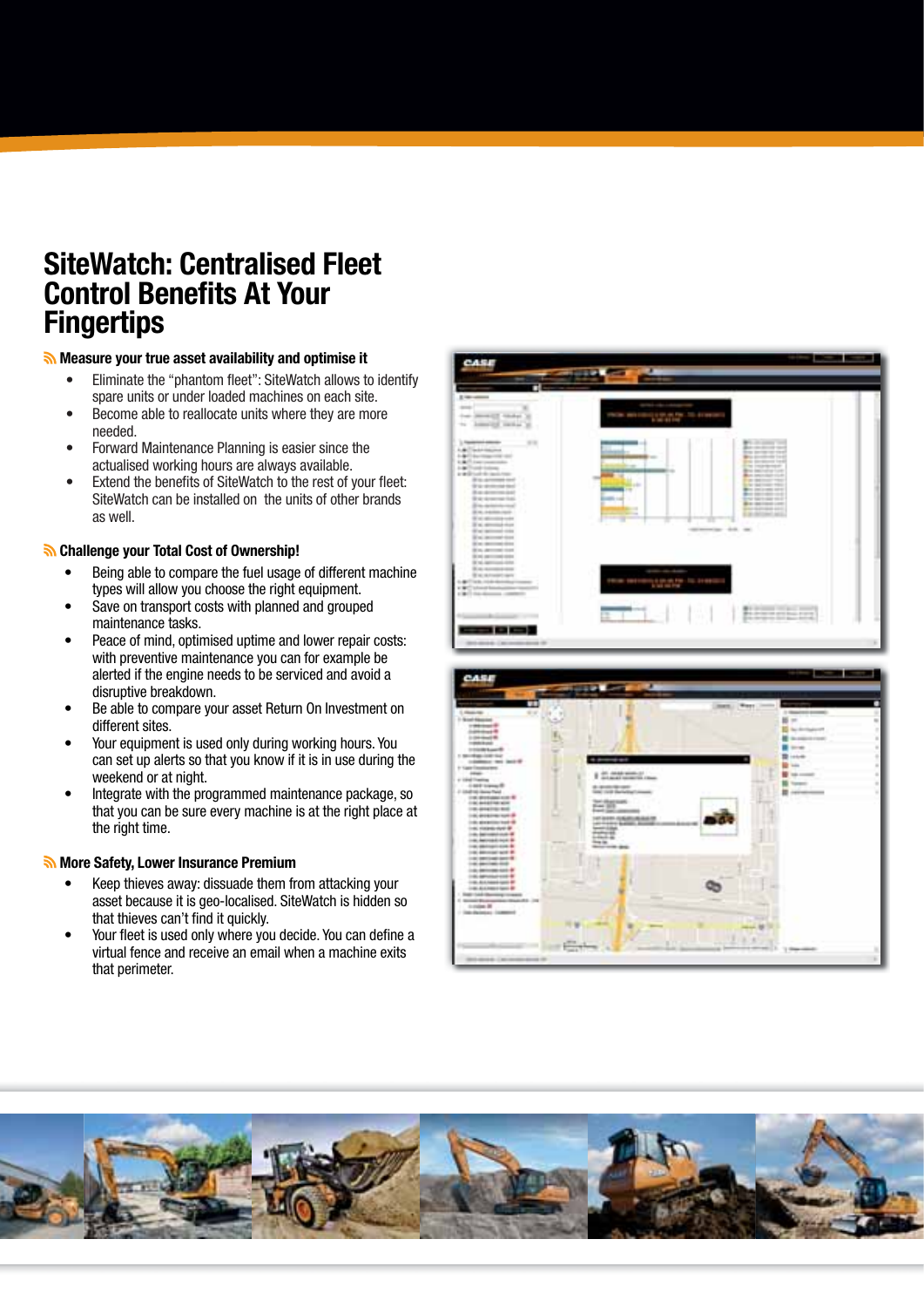CX75C SR I CX80C MSR

# **Specifications**

### Engine

| <b>Engine Model</b>                    | ISUZU AP-4LE2X            |
|----------------------------------------|---------------------------|
| Rated flywheel horse power (ISO 14396) | 41.2 kW at 2000 min-1     |
| Maximum torque (ISO 9249)              | 193 Nm at 1800 min-1      |
| Emissions level                        | Tier 4 Final / Stage IIIB |
| Piston displacement                    | 2179 cc                   |

### Hydraulic system

| Max oil flow             | $2 \times 74$ liter/min at 2000 min <sup>-1</sup> |
|--------------------------|---------------------------------------------------|
| Working circuit pressure |                                                   |
| Boom/Arm/Bucket _____    | 29.4 MPa                                          |
| Swing circuit            | 22.6 MPa                                          |
| Travel circuit           | 29.4 MPa                                          |
| Pilot pump (1 gear pump) |                                                   |
| Max. oil flow            | 18 liter/min                                      |
| Working circuit pressure | 3.9 MPa                                           |
| Blade pump (1 gear pump) |                                                   |
| Max. oil flow            | 35.4 liter/min at 2000 min <sup>-1</sup>          |
| Working circuit pressure | 23.5 MPa                                          |
| Maximum swing speed      | $10.4 \text{ min}^{-1}$                           |
| Work mode display        | (SP, H, Auto)                                     |
|                          |                                                   |

### **Performance**

Travel speeds (Automatic travel speed shifting)

| High                     | $5.1$ km/h   |
|--------------------------|--------------|
| Low                      | $3.2$ km/h   |
| Boom swing left (CX80C)  | $80^\circ$   |
| Boom swing right (CX80C) | $45^{\circ}$ |
| Drawbar pull             | 59.5 kN      |
| Grade-ability            | 70% (35°)    |
|                          |              |

### **Capacities**

| Fuel tank        | 120 I |
|------------------|-------|
| Hydraulic system | 96.31 |
| Engine oil       | 11.51 |
| Cooling system   | 1221  |

# Weight and ground pressure

MONOBOOM: With 1.69 m Arm, 0.28 m<sup>3</sup> bucket, 450 mm grouser shoe, operator, lubricant, coolant, full fuel tank and top guard OPG level 2.

| <b>Operating mass (kg)</b> | Shipping mass (kg)* | <b>Ground pression (kPa)</b> |  |
|----------------------------|---------------------|------------------------------|--|
| 8000                       | 7630                | 36                           |  |

OFFSET BOOM: With 1.75 m Arm, 0.28 m<sup>3</sup> bucket, 450 mm grouser shoe, operator, lubricant, coolant, full fuel tank and top guard OPG level 2.

| <b>Operating mass (kg)</b> | Shipping mass (kg)* | <b>Ground pression (kPa)</b> |
|----------------------------|---------------------|------------------------------|
| 8360                       | 8010                | 38                           |

SWING BOOM: With 1.69 m Arm, 0.28 m<sup>3</sup> bucket, 450 mm grouser shoe, operator, lubricant, coolant, full fuel tank and top guard OPG level 2.

| <b>Operating mass (kg)</b> | Shipping mass (kg)* | <b>Ground pression (kPa)</b> |
|----------------------------|---------------------|------------------------------|
| 8690                       | 8320                | 39                           |

Operating mass: Operator mass  $75kg + 90%$  of fuel mass + bucket mass 210 kg)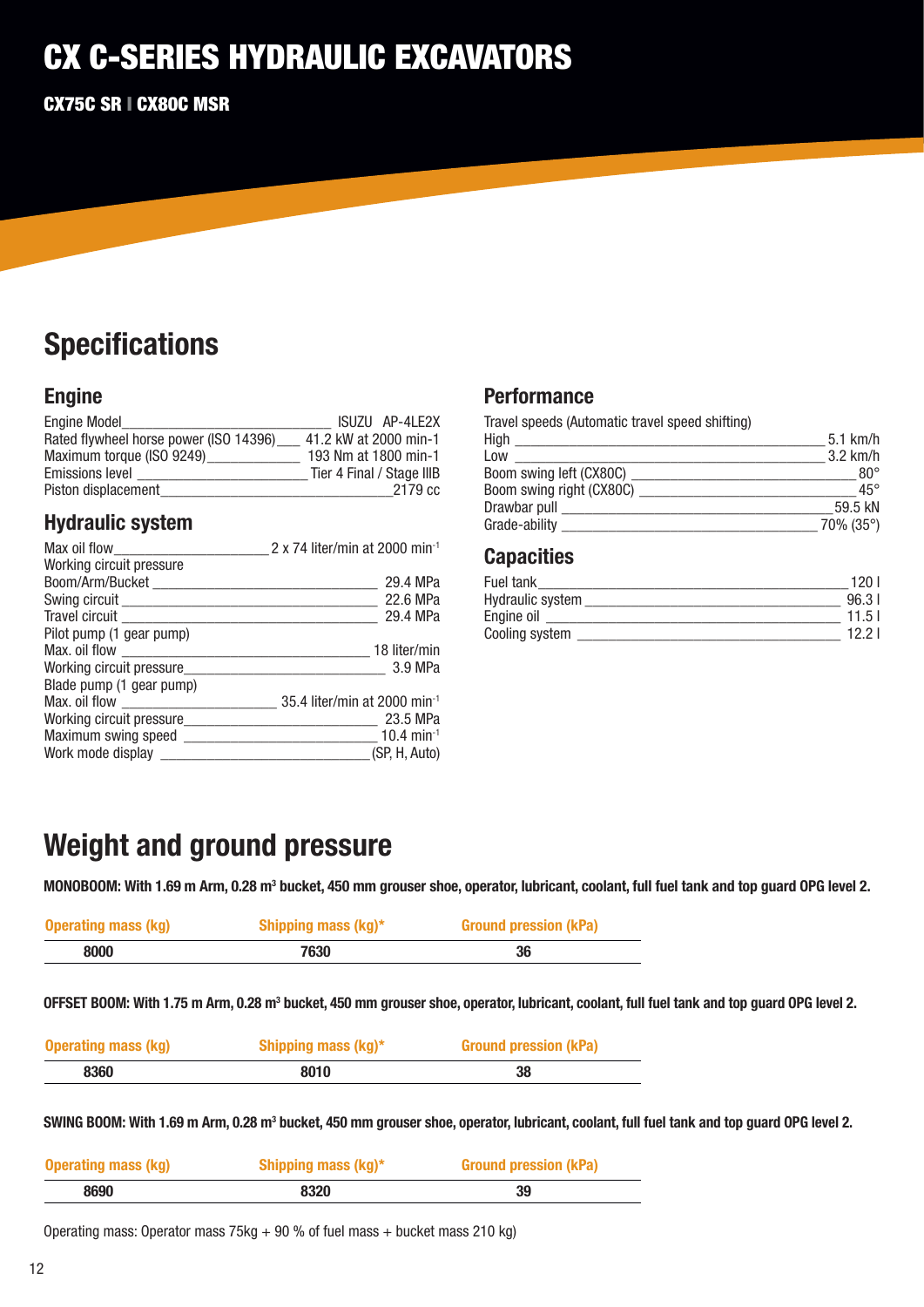# General dimensions



|    | <b>CX75C SR</b>                         | <b>MONOBOOM</b> | <b>MONOBOOM</b> | <b>OFFSET BOOM</b> | <b>OFFSET BOOM</b> |
|----|-----------------------------------------|-----------------|-----------------|--------------------|--------------------|
|    |                                         | Arm 1.69 m      | Arm 2.19 m      | Arm 1.75 m         | <b>Arm 2.10 m</b>  |
| A  | <b>Cab height</b>                       | 2860 mm         | 2860 mm         | 2860 mm            | 2860 mm            |
| B. | <b>Overall height (with attachment)</b> | 2860 mm         | 2860 mm         | 2970 mm            | 3160 mm            |
| C. | Overall length (with attachment)        | 5755 mm         | 6340 mm         | 5945 mm            | 5875 mm            |
| D  | Overall length (without attachment)     | 3410 mm         | 3410 mm         | 3410 mm            | 3410 mm            |
| Е. | Upper structure overall width           | 2270 mm         | 2270 mm         | 2270 mm            | 2270 mm            |
| F  | <b>Undercarriage overall width</b>      | 2320 mm         | 2320 mm         | 2320 mm            | 2320 mm            |
| G  | <b>Track gauge</b>                      | 1870 mm         | 1870 mm         | 1870 mm            | 1870 mm            |
| н  | Width of standard shoe                  | 450 mm          | 450 mm          | 450 mm             | 450 mm             |
|    | <b>Crawler overall length</b>           | 2845 mm         | 2845 mm         | 2845 mm            | 2845 mm            |
|    | Wheel base (Center to center of wheels) | 2210 mm         | 2210 mm         | 2210 mm            | 2210 mm            |
| K. | Clearance height under upper structure  | 750 mm          | 750 mm          | 750 mm             | 750 mm             |
|    | Minimum ground clearance                | 360 mm          | 360 mm          | <b>360 mm</b>      | 360 mm             |
| M  | Swing (rear end) radius                 | 1290 mm         | 1290 mm         | 1290 mm            | 1290 mm            |
| N  | Min. front swing radius                 | 1630 mm         | 1970 mm         | 2130 mm            | 2360 mm            |
|    |                                         |                 |                 | 1870 mm*           | 2090 mm*           |
| 0  | <b>Blade height</b>                     | 450 mm          | 450 mm          | 450 mm             | 450 mm             |
| P  | <b>Blade width</b>                      | 2320 mm         | 2320 mm         | 2320 mm            | 2320 mm            |

| <b>CX80C MSR</b> |                                            | <b>SWING BOOM</b><br>Arm 1.69 m | <b>SWING BOOM</b><br>Arm 2.19 m |
|------------------|--------------------------------------------|---------------------------------|---------------------------------|
| A                | <b>Cab height</b>                          | 2860 mm                         | 2860 mm                         |
| B                | <b>Overall height (with attachment)</b>    | 2860 mm                         | 2860 mm                         |
| C                | <b>Overall length (with attachment)</b>    | 6680 mm                         | 6730 mm                         |
| D                | <b>Overall length (without attachment)</b> | 3410 mm                         | 3410 mm                         |
| Е                | Upper structure overall width              | 2270 mm                         | 2270 mm                         |
| F                | <b>Undercarriage overall width</b>         | 2320 mm                         | 2320 mm                         |
| G                | <b>Track gauge</b>                         | 1870 mm                         | 1870 mm                         |
| н                | Width of standard shoe                     | 450 mm                          | 450 mm                          |
| ı                | <b>Crawler overall length</b>              | 2845 mm                         | 2845 mm                         |
| J                | Wheel base (Center to center of wheels)    | 2210 mm                         | 2210 mm                         |
| K                | Clearance height under upper structure     | 750 mm                          | 750 mm                          |
| L                | <b>Minimum ground clearance</b>            | 360 mm                          | 360 mm                          |
| M                | Swing (rear end) radius                    | 1680 mm                         | 1680 mm                         |
| N                | <b>Min. front swing radius</b>             | 2790 mm                         | 3030 mm                         |
| 0                | <b>Blade height</b>                        | 450 mm                          | 450 mm                          |
| P                | <b>Blade width</b>                         | 2320 mm                         | 2320 mm                         |
|                  |                                            |                                 |                                 |

\* Offset 0 / Offset max left

On all models: 0.28 m3 bucket, 450 mm grouser shoe, operator, lubricant, coolant, full fuel tank and top guard OPG level 2.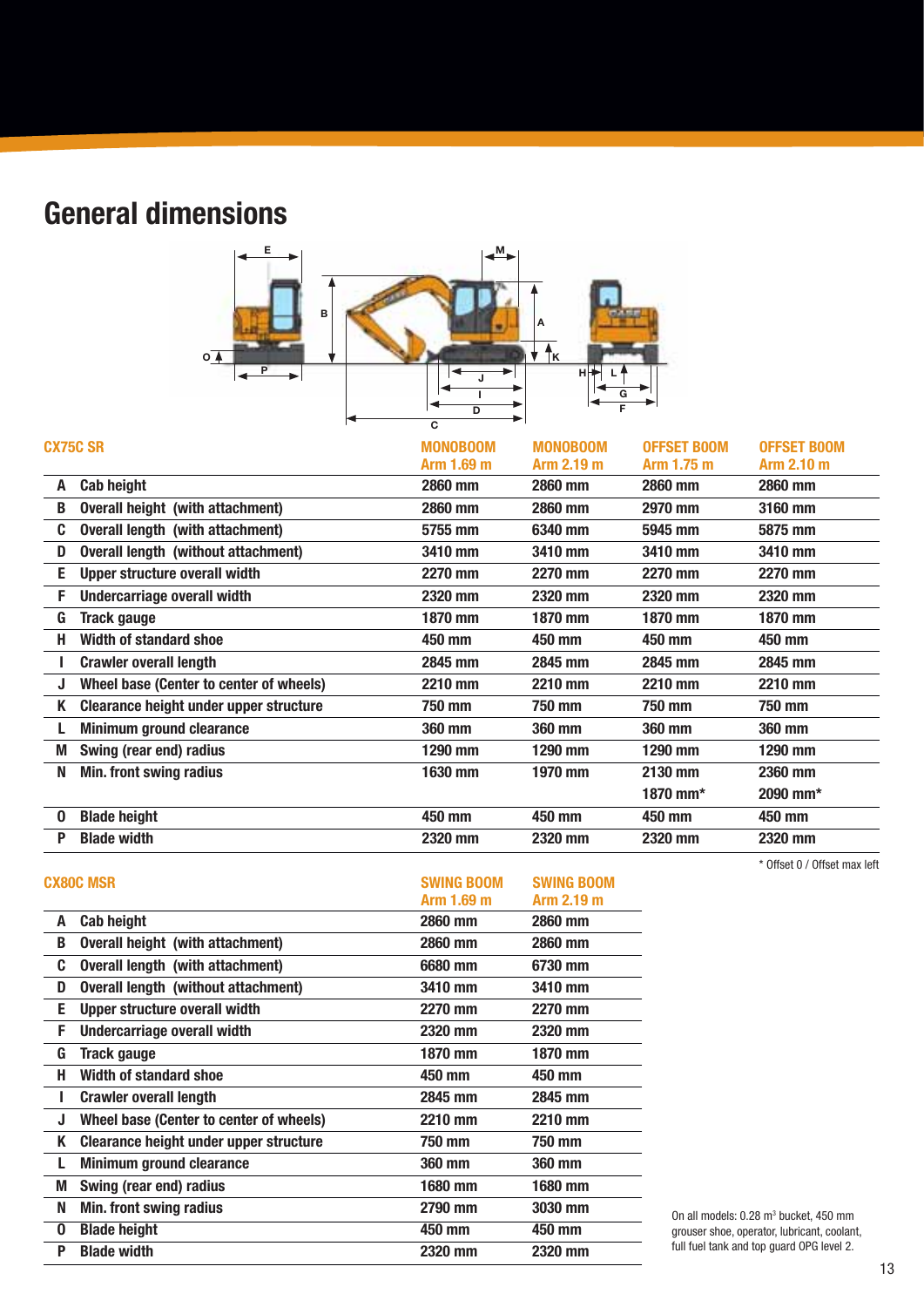### CX75C SR I CX80C MSR

# Digging performance



| <b>OFFSET BOOM</b><br><b>OFFSET BOOM</b><br><b>MONOBOOM</b><br>Arm 1.69 m<br>Arm 2.19 m<br>Arm 1.75 m<br>Arm 2.10 m | <b>CX75C SR</b><br><b>MONOBOOM</b> |
|---------------------------------------------------------------------------------------------------------------------|------------------------------------|
| 34.7 kN<br>39.5 kN<br>39.4 kN<br>33.8 kN                                                                            | Arm digging force                  |
| 56.9 kN<br>56.9 kN<br>56.9 kN<br>56.9 kN                                                                            | <b>Bucket digging force</b>        |
| 6410 mm<br>6890 mm<br>6500 mm<br>6790 mm                                                                            | Maximum reach                      |
| 4130 mm<br>4630 mm<br>4250 mm<br>4600 mm                                                                            | Max. digging depth                 |
| 7380 mm<br>7590 mm<br>7370 mm<br>7770 mm                                                                            | Max. digging height                |
| 5310 mm<br>5280 mm<br>5670 mm<br>5520 mm                                                                            | <b>Max.</b> dumping height         |
| 440 mm<br>440 mm<br>440 mm<br>440 mm                                                                                | Max dozer blade lift above ground  |
| 280 mm<br>280 mm<br><b>280 mm</b><br><b>280 mm</b>                                                                  | Max dozer drop below ground        |
|                                                                                                                     |                                    |

| <b>CX80C MSR</b> |                                   | <b>SWING BOOM</b><br>Arm 1.69 m | <b>SWING BOOM</b><br>Arm 2.19 m |
|------------------|-----------------------------------|---------------------------------|---------------------------------|
|                  | Arm digging force                 | 39.5 kN                         | 33.8 kN                         |
|                  | <b>Bucket digging force</b>       | 56.9 kN                         | 56.9 kN                         |
| A                | <b>Maximum reach</b>              | 7090 mm                         | 7560 mm                         |
| B                | Max. digging depth                | 4180 mm                         | 4670 mm                         |
| C                | Max. digging height               | 6570 mm                         | 6890 mm                         |
| D                | <b>Max. dumping height</b>        | 4530 mm                         | 4850 mm                         |
| Е                | Max dozer blade lift above ground | 440 mm                          | 440 mm                          |
| F                | Max dozer drop below ground       | <b>280 mm</b>                   | 280 mm                          |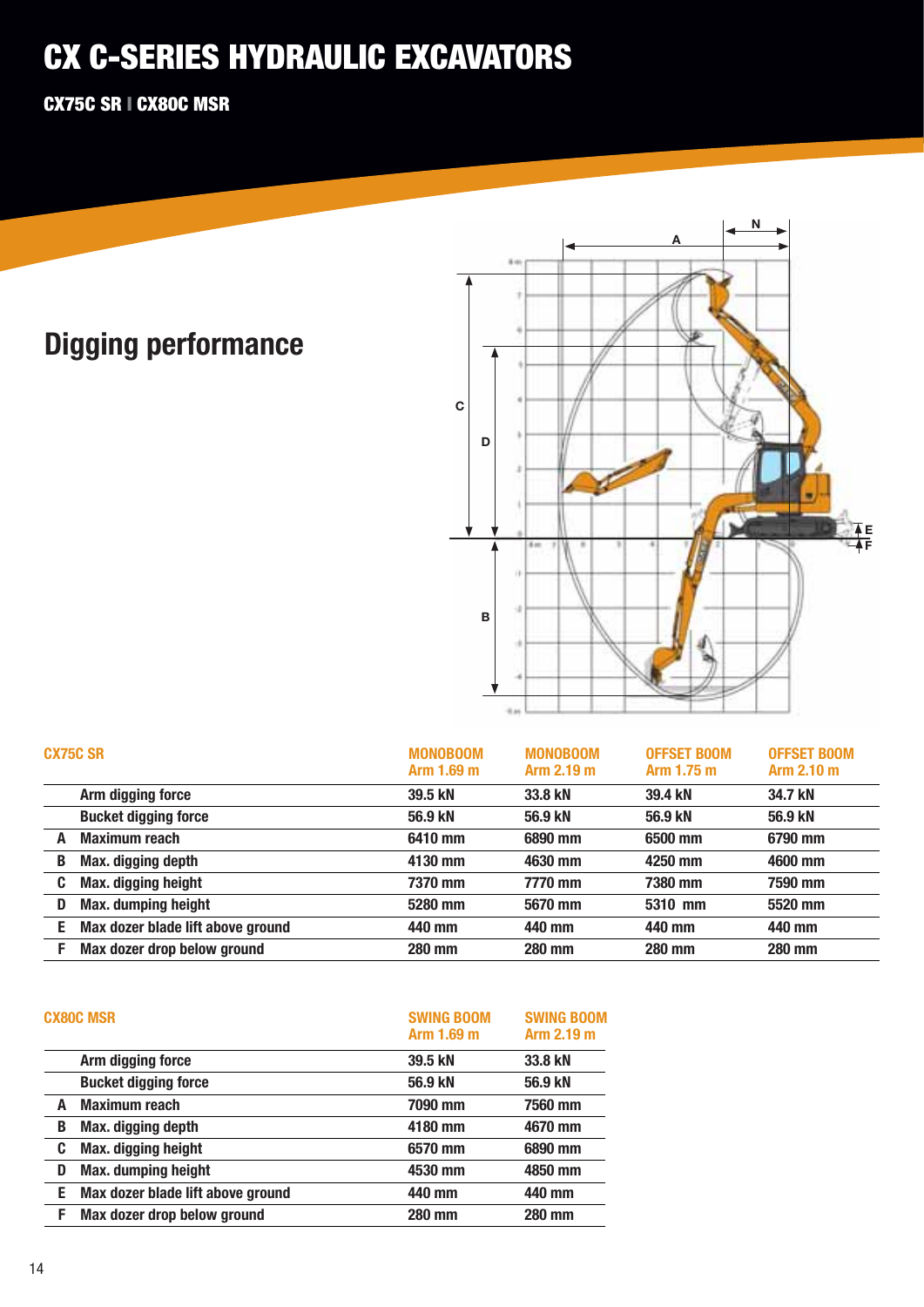# Lifting capacity

|       |       |                              | $A^{\sim}$<br>DE. |              |              |
|-------|-------|------------------------------|-------------------|--------------|--------------|
| Front | 1.5 M | 3.0 <sub>m</sub><br>_<br>. . | 4.5 M<br>. .      | 6.0 m<br>. . | At max reach |
| 360°  | ישנ   |                              | ועו               | שו'          | DΜ<br>m      |

### $\textsf{CX75C}$  SR MONOBOOM 1.69 m arm length, 0.28 m<sup>3</sup> bucket, 450G shoes, max reach 6.41 m

| 4.5 <sub>m</sub> |       |       | 1840* | 1840 *  | 1680* | 1600 |       |     | 1040* | $1040*$ | 5.34 |
|------------------|-------|-------|-------|---------|-------|------|-------|-----|-------|---------|------|
| 3.0 <sub>m</sub> | 3900* | 3900* | 2550* | $2550*$ | 1900* | 1540 |       |     | 1020* | 920     | 5.99 |
| 1.5 <sub>m</sub> |       |       | 3360* | 2780    | 2220* | 1450 | 1620* | 890 | 1080* | 850     | 6.16 |
| 0 <sub>m</sub>   |       |       | 3670* | 2580    | 2330* | 1370 |       |     | 1240* | 890     | 5.91 |
| $-1.5 m$         | 3660* | 3660* | 3410* | 2550    | 2170* | 1350 |       |     | 1620* | 1080    | 5.22 |
| $-3.0m$          | 4000* | 4000* | 2410* | $2410*$ |       |      |       |     | 1540* | 1540*   | 3.94 |

#### CX75C SR MONOBOOM 2.19 m arm length, 0.22 m<sup>3</sup> bucket, 450G shoes, max reach 6.89 m

| 4.5 <sub>m</sub> |       |       |         |         | 1560* | 1560* |       |     | $900*$ | $900*$ | 5.89 |
|------------------|-------|-------|---------|---------|-------|-------|-------|-----|--------|--------|------|
| 3.0 <sub>m</sub> |       |       | 2020*   | $2020*$ | 1720* | 1590  | 1480* | 950 | 880*   | 820    | 6.48 |
| .5 <sub>m</sub>  | 3080* | 2870  | $2110*$ | 1480    | 1620* | 910   |       |     | 930*   | 760    | 6.63 |
| 0 <sub>m</sub>   | 1830* | 1830* | 3660*   | 2610    | 2320* | 1380  | 1660* | 870 | 1050*  | 780    | 6.4  |
| $-1.5m$          | 3160* | 3160* | 3560*   | 2530    | 2260* | 1340  |       |     | 1320*  | 920    | 5.77 |
| $-3.0 m$         | 5080* | 5080* | 2860*   | 2570    | 1650* | 1370  |       |     | 1520*  | 1310   | 4.62 |

### $\textsf{CX75C}$  SR OFFSET BOOM 1.75 m arm length, 0.28 m<sup>3</sup> bucket, 450G shoes, max reach 6.50 m

| 4.5 <sub>m</sub> |       |       | $1740*$ | 1740 * | 1590* | 1550* |       |     | 1410* | 1080 | 5.44 |
|------------------|-------|-------|---------|--------|-------|-------|-------|-----|-------|------|------|
| 3.0 <sub>m</sub> |       |       | 2240*   | 2240 * | 1720* | 1490  | 1420* | 840 | 1410* | 820  | 6.07 |
| 1.5 <sub>m</sub> |       |       | 2950*   | 2560   | 2010* | 1330  | 1490* | 780 | 1430* | 720  | 6.24 |
| 0 <sub>m</sub>   |       |       | 3290*   | 2260   | 2090* | 1200  |       |     | 1450* | 740  | 6.0  |
| $-1.5 m$         | 3350* | 3350* | 3070*   | 2220   | 1960* | 1160  |       |     | 1460* | 890  | 5.32 |
| $-3.0m$          | 3590* | 3590* | 2220*   | 2220 * |       |       |       |     | 1450* | 1420 | 4.06 |

#### $\textsf{CX75C}$  SR OFFSET BOOM 2.10 m arm length, 0.22 m<sup>3</sup> bucket, 450G shoes, max reach 6.79 m

| 4.5 <sub>m</sub> |       |       | $1520*$ | 1520 *  | 1460* | 1460* |       |     | 1230*   | 980 | 5.78 |
|------------------|-------|-------|---------|---------|-------|-------|-------|-----|---------|-----|------|
| 3.0 <sub>m</sub> |       |       | 2020*   | $2020*$ | 1600* | 1530  | 1360* | 870 | 1250*   | 750 | 6.38 |
| .5 <sub>m</sub>  |       |       | 2780*   | 2650    | 1940* | 1360  | 1450* | 800 | 1330*   | 660 | 6.54 |
| 0 <sub>m</sub>   |       |       | 3230*   | 2290    | 2080* | 1210  | 1470* | 740 | 1370*   | 670 | 6.3  |
| $-1.5 m$         | 3060* | 3060* | 3150*   | 2190    | 2010* | 1140  |       |     | 1400*   | 790 | 5.66 |
| $-3.0m$          | 4260* | 4260* | 2480*   | 2250    |       |       |       |     | $1440*$ | 180 | 4.49 |

### $CX80C$  MSR SWING BOOM 1.69 m arm length, 0.28 m<sup>3</sup> bucket, 450G shoes, max reach 7.09 m

| 4.5 <sub>m</sub> |       |       |       |      | 1680* | 1680* |         |      | 1100*   | 1100* | 5.95 |
|------------------|-------|-------|-------|------|-------|-------|---------|------|---------|-------|------|
| 3.0 <sub>m</sub> |       |       |       |      | 2050* | 1860* | 1740*   | 1150 | $70*$   | 960   | 6.65 |
| 1.5 <sub>m</sub> |       |       | 4720* | 3230 | 2790* | 1740  | $2010*$ | 1110 | $1150*$ | 890   | 6.83 |
| 0 <sub>m</sub>   |       |       | 3760* | 3020 | 3170* | 1650  | $2140*$ | 1070 | 1340*   | 930   | 6.57 |
| $-1.5 m$         | 3290* | 3290* | 5410* | 3070 | 3100* | 1630  |         |      | 1810*   | 1110  | 5.84 |
| $-3.0m$          |       |       | 3950* | 3150 |       |       |         |      | $2100*$ | 1690  | 4.47 |

### CX80C MSR 2.19 m arm length, 0.22 m<sup>3</sup> bucket, 450G shoes, max reach 7.56 m

| 4.5 <sub>m</sub> |         |         |         |      |       |       | 1370*   | 1210 | 940*    | 940* | 6.51 |
|------------------|---------|---------|---------|------|-------|-------|---------|------|---------|------|------|
| 3.0 <sub>m</sub> |         |         |         |      | 1690* | 1690* | 1640*   | 1180 | $920*$  | 860  | 7.14 |
| .5 <sub>m</sub>  |         |         | 3950*   | 3360 | 2560* | 1780  | 1890*   | 1120 | 980*    | 800  | 7.3  |
| 0 <sub>m</sub>   |         |         | 4010*   | 3060 | 3100* | 1660  | $2120*$ | 1070 | $1120*$ | 830  | 7.06 |
| $-1.5 m$         | $2710*$ | $2710*$ | $5110*$ | 3040 | 3160* | 1620  | 2080*   | 1060 | 1450*   | 960  | 6.4  |
| $-3.0 m$         | 4810*   | 4810*   | 4650*   | 3120 | 2650* | 1670  |         |      | 1980*   | 1330 | 5.18 |

\* Hydraulic capacity 87% / Tipping Capacity 75% / ISO LIFT CAPACITY ( CALCULATED BY L079VSI-R1 )